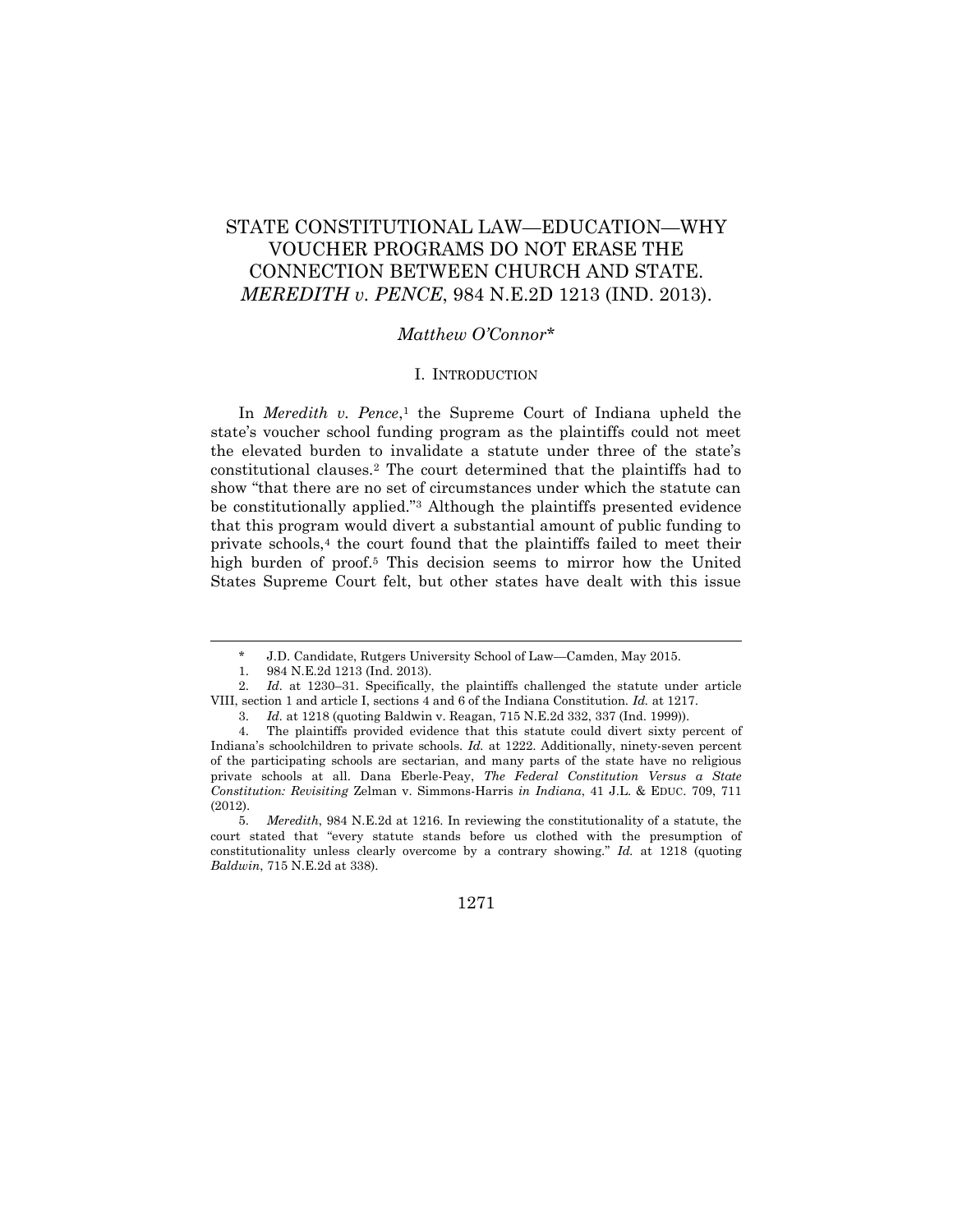differently.<sup>6</sup> This Comment will argue that the court incorrectly interpreted the text of the Indiana Constitution in finding the current voucher program constitutional and departed from Indiana precedent. Further, this Comment will also suggest that this ruling will have a devastating impact on Indiana public schools as large amounts of funding will be diverted away from public institutions with no plan in place to offset the cuts. Moreover, this Comment will assert that the Indiana voucher program and the Indiana Supreme Court's decision in *Meredith* are not in line with a majority of other states that have very similar constitutional provisions.<sup>7</sup>

#### II. STATEMENT OF THE CASE

At issue in *Meredith* was the constitutionality of Indiana's Choice Scholarship Program,<sup>8</sup> which was enacted by the Indiana General Assembly in 2011.<sup>9</sup> The vouchers "may be used toward tuition at participating nonpublic schools in Indiana."<sup>10</sup> To participate in the voucher program, a student must "live in a household with an annual income of not more than one hundred fifty percent (150%) of the amount required for the individual to qualify for the federal free or reduced price lunch program."<sup>11</sup> The court described the method of determining the voucher amount as being based on "statutorily defined criteria pegged to the federal free or reduced price lunch program with the maximum voucher being ninety percent (90%) of the state tuition support amount."<sup>12</sup> In order for a nonpublic school to accept students with

<sup>6.</sup> *See* Zelman v. Simmons-Harris, 536 U.S. 639, 663 (2002) (finding that Ohio's voucher program did not violate the Establishment Clause of the First Amendment); Cain v. Horn, 202 P.3d 1178, 1184 (Ariz. 2009) (finding that a school-voucher program allowing state aid to private schools was in violation of the no aid clause under the state constitution); Bush v. Holmes, 919 So. 2d 392, 398 (Fla. 2006) (striking down the Opportunity Scholarship Program because it diverted public funds into separate private systems that competed with the state's free public schools and thus violated the Florida Constitution's education clause); La. Fed'n of Teachers v. State, 118 So. 3d 1033, 1037 (La. 2013) (striking down the state's voucher system because of its method of expending funds); Hartness v. Patterson, 179 S.E.2d 907, 909 (S.C. 1971) (finding that the use of public funds to provide tuition to religious institutions is prohibited by the state constitution).

<sup>7.</sup> *See* Martha McCarthy, *The Legal Status of School Vouchers: The Saga Continues*, 297 WEST'S EDUC. L. REP. 655, 665–66 (2013).

<sup>8.</sup> IND. CODE ANN. § 20-51-4-1 (West 2011).

<sup>9.</sup> *Meredith*, 984 N.E.2d at 1217, 1218–19.

<sup>10.</sup> *Id.* at 1219 (citing § 20-51-1-4.5 (repealed 2013) (defining "Eligible individual") and § 20-51-1-4.7 (defining "Eligible school")).

<sup>11.</sup> *Id.* (quoting § 20-51-1-4.5 (repealed 2013)) (internal quotation marks omitted).

<sup>12.</sup> *Id.* (footnote omitted) (quoting § 20-51-4-4) (internal quotation marks omitted).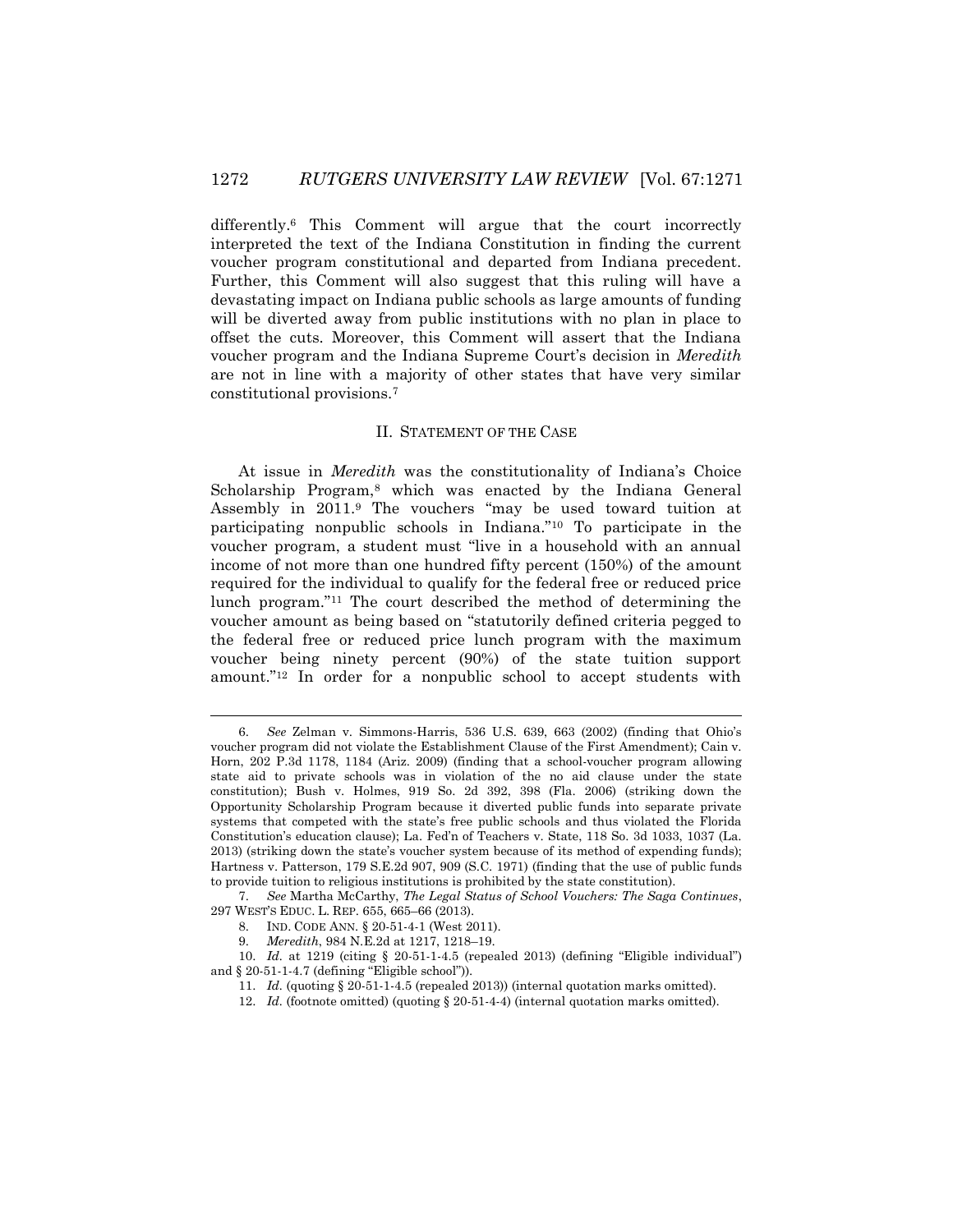vouchers, the school must be accredited by the Indiana State Board of Education, it must administer the Indiana statewide testing for educational progress, and it must participate in the Indiana State Board of Education's improvement program under section 20-31-8-3 of the Indiana Code. <sup>13</sup> Additionally, Indiana's legislation does not subject the school to teach a particular curriculum with the exception that it must teach "Indiana and United States history and government, social studies, language arts, mathematics, sciences, fine arts, and health."<sup>14</sup> However, the legislation does not allow the school to have admission standards that would discriminate on the basis of race, color, or national origin, but the program legislation is silent with respect to religion.<sup>15</sup> Moreover, students and their families are free to choose to go to a voucher-eligible school or go to a traditional public school.<sup>16</sup>

Following the statute's creation, several Indiana taxpayers brought suit against the Indiana Governor, the Superintendent of Public Instruction, and the Director of the Department of Education of the State of Indiana, arguing that the use of public funds to pay for religious schools violated several sections of the Indiana Constitution.<sup>17</sup> Specifically, the plaintiffs argued that this voucher system violated article VIII, section 1 and article I, sections 4 and 6.<sup>18</sup> Their principle argument was that these aforementioned sections of the Indiana Constitution prohibit funds to be used to pay for "the teaching of religion to Indiana schoolchildren and because it purports to provide those children's publicly funded education by paying tuition for them to attend private schools rather than the general and uniform system of Common Schools the [Indiana] Constitution mandates."<sup>19</sup> At trial, the plaintiffs and the defendants-interveners moved for summary judgment at which point the trial court denied the plaintiffs' motion and granted the defendants-interveners' motion.<sup>20</sup> The plaintiffs appealed and the defendants-interveners filed a verified joint motion to transfer

<sup>13.</sup> *Id.* (citing § 20-51-1-4.7).

<sup>14.</sup> *Id.* at 1219–20 (citing § 20-51-4-1(b)–(h)).

<sup>15.</sup> *See* § 20-51-4-1–11; § 20-51-4-3(a)–(b).

<sup>16.</sup> *Meredith*, 984 N.E.2d at 1220.

<sup>17.</sup> *Id.* at 1217. The suit was joined by the defendants-interveners, two parents who wanted to use the program so they could send their children to private schools. *Id.*

<sup>18.</sup> *Id.*

<sup>19.</sup> *Id.* (citation omitted) (quoting Brief of Appellants at 12, Meredith v. Pence, 984 N.E.2d 1213 (Ind. 2013) (No. 49S00-1203PL172), 2012 WL 3262456, at \*12)) (internal quotation marks omitted).

<sup>20.</sup> *Id.*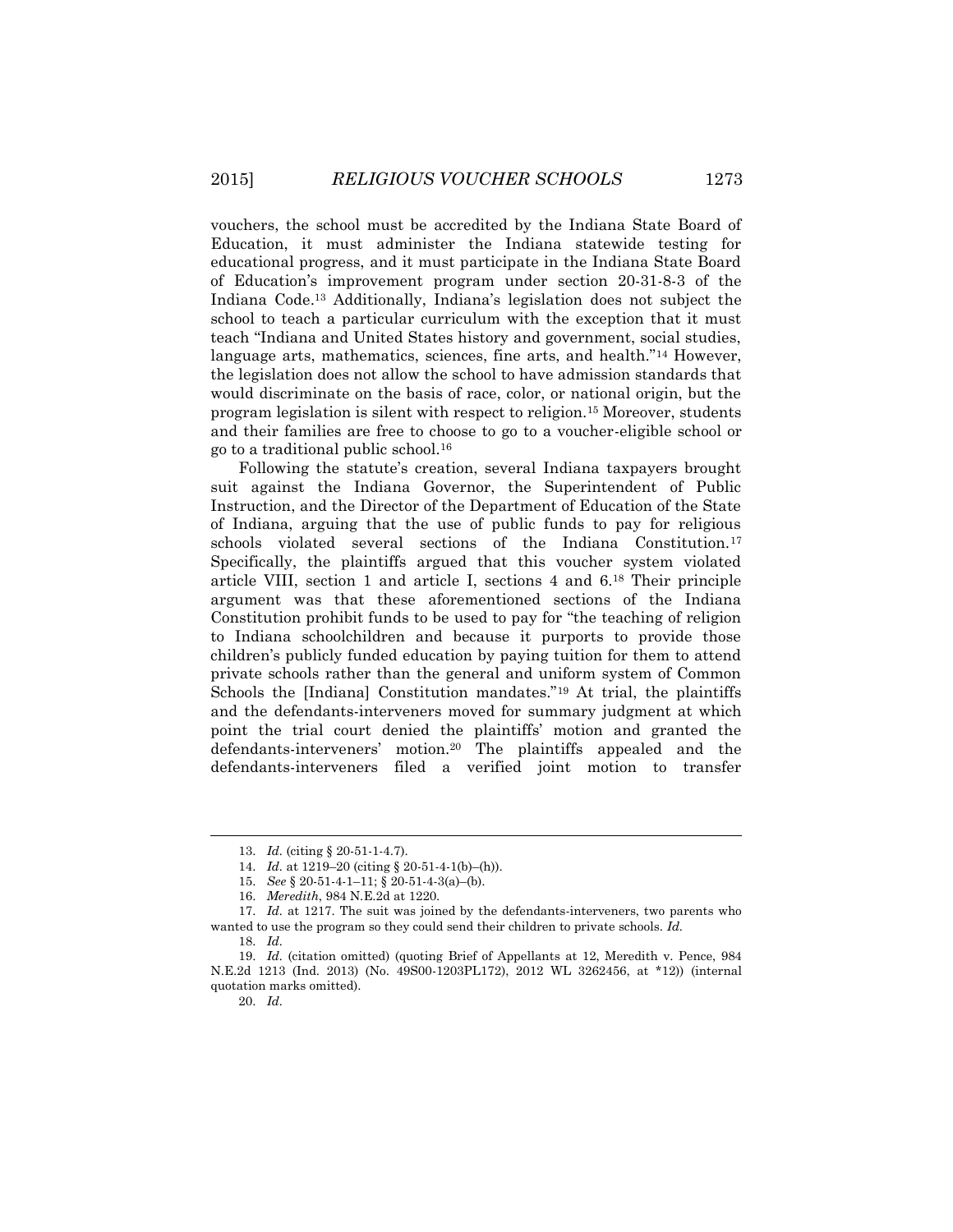jurisdiction to the Supreme Court of Indiana, which affirmed the judgment of the trial court.<sup>21</sup>

## III. HISTORY OF THE INDIANA CONSTITUTION'S RELIGION AND EDUCATION CLAUSES

In 2002, the United States Supreme Court established in *Zelman v. Simmons-Harris* that a state may create a statutory scheme that funds private, religious schools without violating the First Amendment's Establishment Clause.<sup>22</sup> Thus, it was left to each individual state to decide whether these voucher programs violated its constitution.<sup>23</sup> Indiana's constitutional clauses that implicate a voucher program are article VIII, section 1<sup>24</sup> and article I, sections 4<sup>25</sup> and 6.<sup>26</sup> Any analysis of the Indiana Constitution will undoubtedly concern the history of the constitution, as the Indiana Supreme Court has emphasized this aspect of judicial interpretation.<sup>27</sup> Some argue that Indiana's 1816 constitution is important because of the changes that occurred when they adopted the 1851 constitution.<sup>28</sup> Specifically, prior to the adoption of article VIII, section 1, Indiana's constitution did not require the General Assembly to set up a general school system.<sup>29</sup> Additionally, it is argued that a major

<sup>21.</sup> *Id.*

<sup>22.</sup> 536 U.S. 639, 662–63 (2002).

<sup>23.</sup> There has been a trend among state supreme courts to find state constitutional provisions to offer more protections than the same or similar federal constitutional provisions. *See* ROBERT F. WILLIAMS, THE LAW OF AMERICAN STATE CONSTITUTIONS 114 (2009) ("[New Judicial Federalism] describes the fact that state judges in numerous cases have interpreted their state constitutional rights provisions to provide *more* protection than the national minimum standard guaranteed by the [F]ederal Constitution."). New Judicial Federalism is an important topic when discussing cases like *Meredith* because after the United States Supreme Court has ruled on an issue like voucher schools, states will have a "second look" at their constitutions to determine if they offer more protections than the Federal Constitution.

<sup>24.</sup> IND. CONST. art. 8, § 1 (directing the General Assembly "to provide, by law, for a general and uniform system of Common Schools").

<sup>25.</sup> *Id.* art. 1, § 4 ("[N]o person shall be compelled to attend, erect, or support, any place of worship, or to maintain any ministry, against his consent.").

<sup>26.</sup> *Id.* art. 1, § 6 ("No money shall be drawn from the treasury, for the benefit of any religious or theological institution.").

<sup>27.</sup> *See* Barclay Thomas Johnson, *Credit Crisis to Education Emergency: The Constitutionality of Model Student Voucher Programs Under the Indiana Constitution*, 35 IND. L. REV. 173, 192 (2001) ("[I]nterpretation of the Indiana Constitution is controlled by the text itself, illuminated by history and by the purpose and structure of our constitution and the case law surrounding it." (quoting Price v. State, 622 N.E.2d 954, 957 (Ind. 1993))).

<sup>28.</sup> *Id.* at 193.

<sup>29.</sup> *Id.* at 195–96.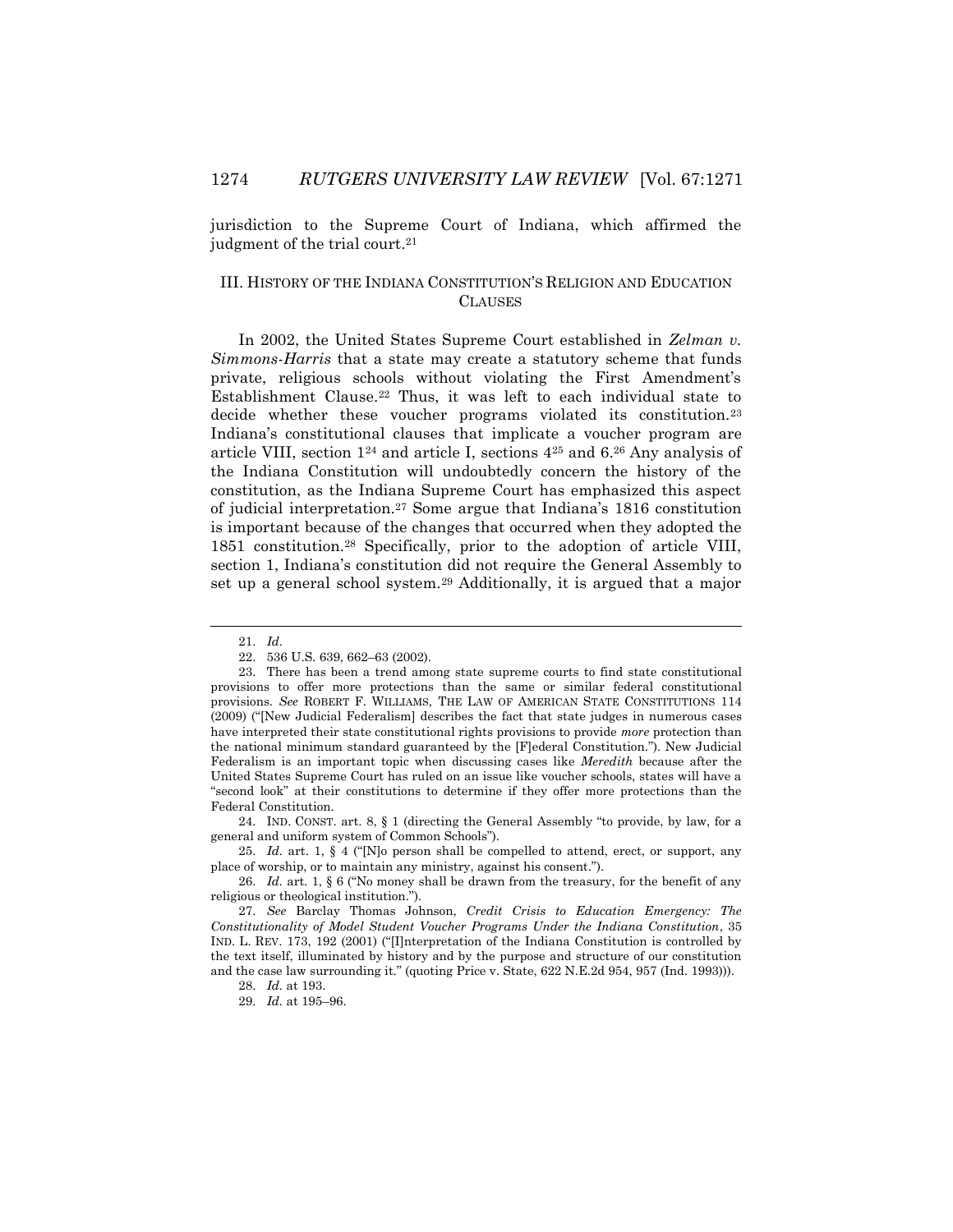force behind the changes in the 1851 constitution had to do with Indiana's fiscal collapse in 1841, so the state had to implement a common school system.<sup>30</sup> Thus, the court in *Meredith* not only had to determine the constitutionality behind the voucher program, but also to what extent Indiana's history should determine the limits of the state's education and prohibition on public funding to religious institutions.

### IV. THE COURT'S REASONING

Written by Chief Justice Dickson, the Supreme Court of Indiana issued its unanimous decision on March 26, 2013.<sup>31</sup> The court first noted that the issues before it did not include the public policy merits of the school-voucher program as the court's policy preferences were not relevant.<sup>32</sup> The court then discussed how "a party [who] claims that a statute is unconstitutional on its face . . . assumes the burden of demonstrating that there are no set of circumstances under which the statute can be constitutionally applied."<sup>33</sup> Additionally, the court noted that Indiana jurisprudence requires that every statute that comes before the court has a "presumption of constitutionality unless clearly overcome by a contrary showing."<sup>34</sup> Further, the court established the method of interpreting and applying the Indiana Constitution as one that requires an examination of the language and text in the context of the history surrounding the constitution's adoption.<sup>35</sup>

Because article IX, section 2 created a loophole, requiring only that the General Assembly provide a general school system as soon as circumstances will permit, Indiana never developed a general system of schools and quite a number of children went without any education.

Id. (internal quotation marks omitted).

30. *Id.* at 197. Indiana enacted the Internal Improvements System of 1836, which the state hoped would push it into the Industrial Revolution, but the system ended up leaving the state bankrupt. *See id.* at 197–99 ("Indiana's fiscal collapse was the major impetus behind the 1851 Constitution . . . .").

31. Meredith v. Pence, 984 N.E.2d 1213, 1216 (Ind. 2013).

32. *Id.*

. . . .

 $\overline{a}$ 

34. *Id.* (quoting *Baldwin*, 715 N.E.2d at 338).

35. *Id.*

[T]he intent of the framers of the Constitution is paramount in determining the meaning of a provision. In order to give life to their intended meaning, we examine the language of the text in the context of the history surrounding its drafting and ratification, the purpose and structure of our constitution, . . . the history of the

<sup>[</sup>T]he 1851 Constitution abandoned the rather informal education system set out by the 1816 Constitution . . . .

<sup>33.</sup> *Id.* at 1218 (quoting Baldwin v. Reagan, 715 N.E.2d 332, 337 (Ind. 1999)).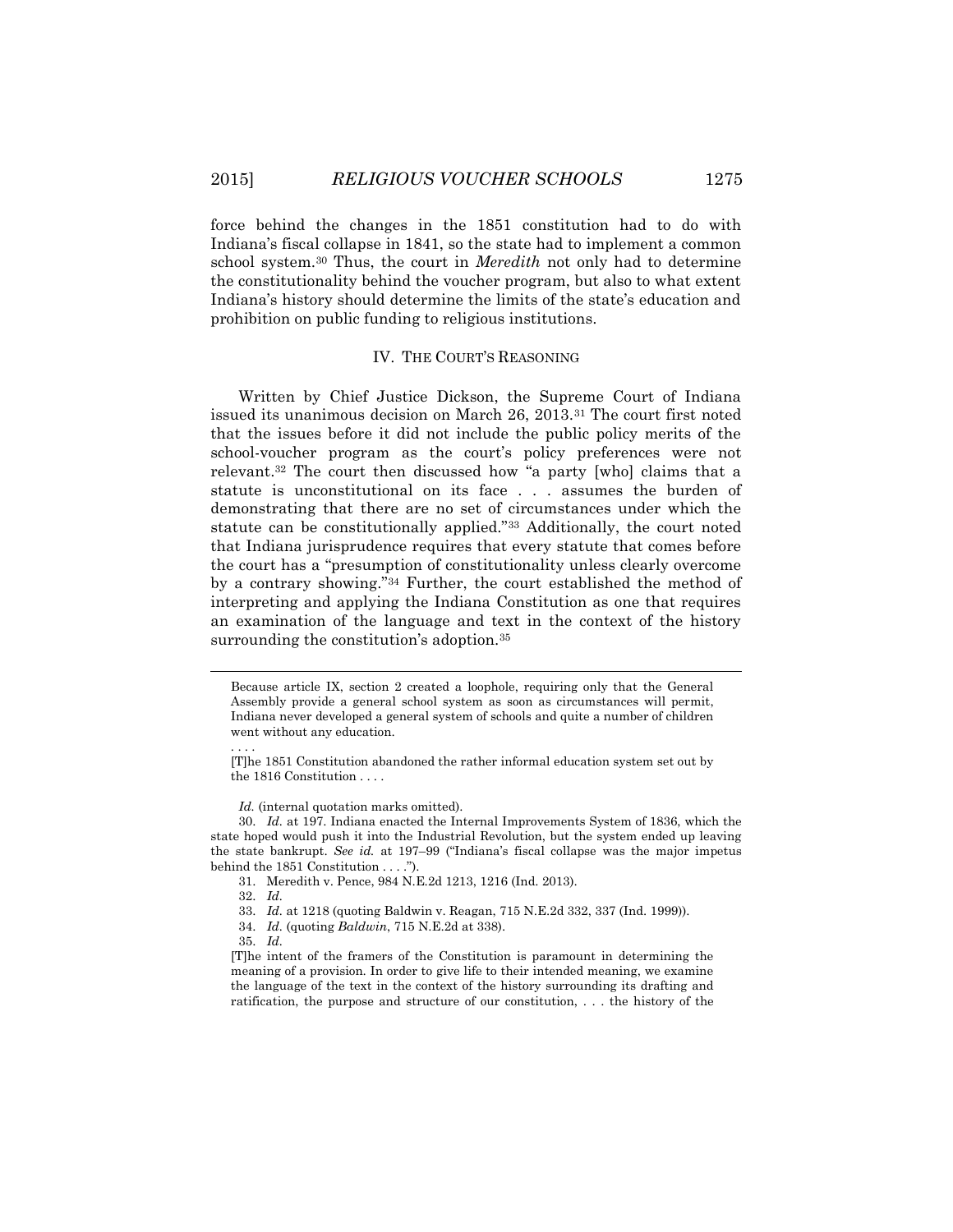When discussing the plaintiffs' challenge under article VIII, section 1, the court noted how this clause ("Education Clause") requires two distinct duties of the General Assembly.<sup>36</sup> The court found evidence of this distinction in the text, which uses the conjunction "and," which it believed suggests that the phrases are separate and distinct.<sup>37</sup> The court believed this view was strengthened when looking at the permissive requirement found in the 1816 Indiana Constitution and how the language was changed in the 1851 constitution to "require" and not just "permit" the legislature to provide a system of uniform common schools.<sup>38</sup> Essentially, the court thought the distinction meant that the General Assembly had the duty to encourage moral, intellectual, scientific, and agricultural improvement, in addition to providing the common school system.<sup>39</sup> Moreover, the court held that the phrase "by all suitable means" further strengthens the idea that the legislature has broad discretion in how to accomplish these tasks.<sup>40</sup> Turning to the question of whether this voucher program violates the legislature's two distinct requirements, the court held that the "plaintiffs proffer no evidence that maximum participation in the voucher program will *necessarily* result in the elimination of the Indiana public school system."<sup>41</sup> Additionally, the court noted that this statute does not violate this section of the constitution as the program falls under the legislature's duty "to encourage" and not the second requirement, "to provide for."<sup>42</sup> Thus, the court held that the voucher program does not violate article VIII, section 1 of the Indiana Constitution as the legislature has the power to encourage the moral and intellectual growth through voucher programs without violating its duty to provide for a common school system.<sup>43</sup>

Next, the court turned to the plaintiffs' claims that the schoolvoucher program violates article I, section 4 of the Indiana Constitution

times, and . . . the state of things existing when the constitution or any part thereof was framed . . . . The language of each provision of the Constitution must be treated with particular deference, as though every word had been hammered into place.

38. *Id.* at 1221–22.

40. *Id.*

- 42. *Id.* at 1224.
- 43. *Meredith*, 984 N.E.2d at 1225.

*Id.* (quoting Embry v. O'Bannon, 798 N.E.2d 157, 160 (Ind. 2003)).

<sup>36.</sup> *Id.* at 1220–21 ("The first is the duty to *encourage* moral, intellectual, scientific, and agricultural improvement. The second is the duty to *provide* for a general and uniform system of open common schools without tuition." (quoting Bonner *ex rel.* Bonner v. Daniels, 907 N.E.2d 516, 520 (Ind. 2009))).

<sup>37.</sup> *Meredith*, 984 N.E.2d at 1221.

<sup>39.</sup> *Id.* at 1222.

<sup>41.</sup> *Id.* at 1223.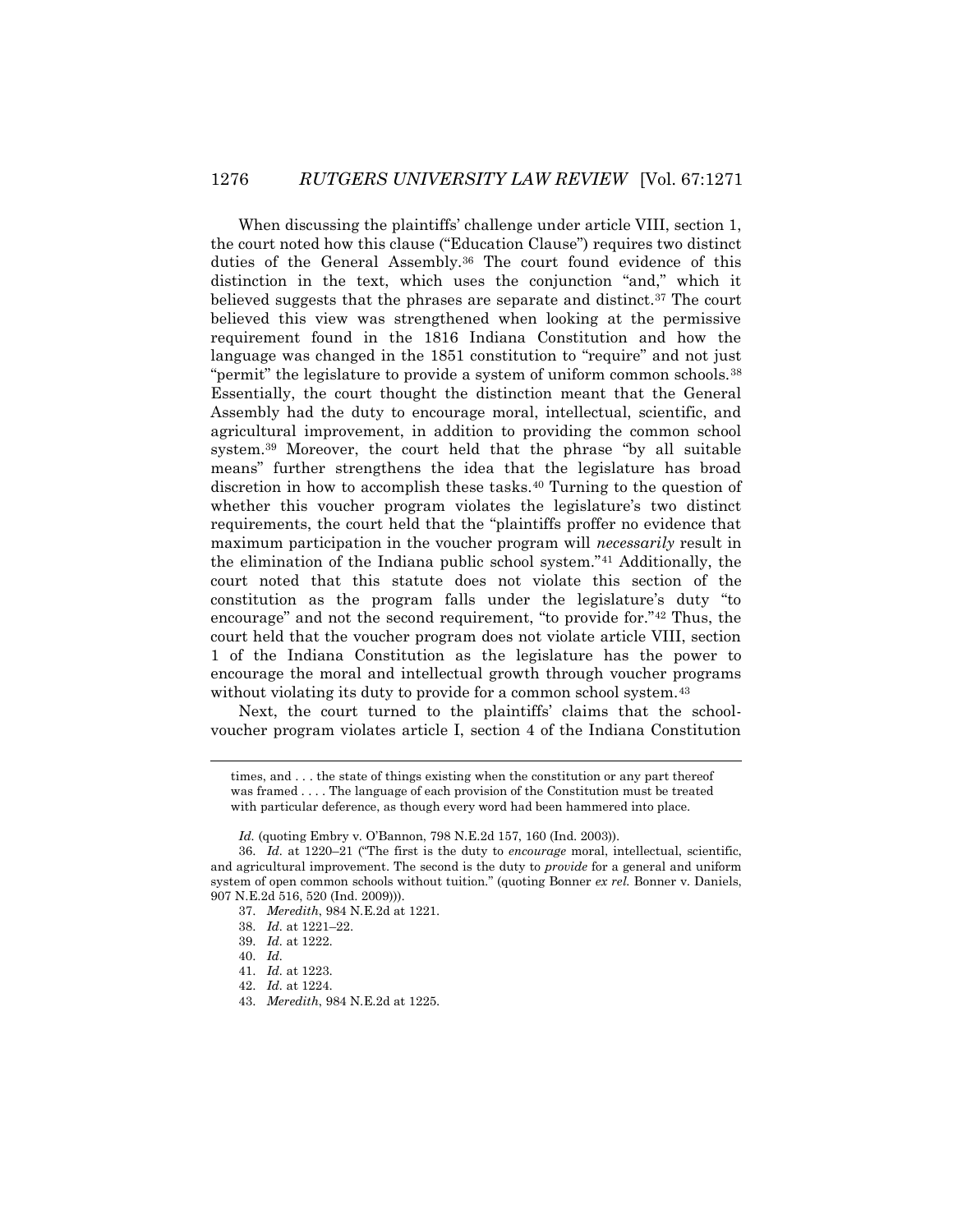in that it is contrary to the requirements that "no person shall be compelled to attend, erect, or support, any place of worship, or to maintain any ministry, against his consent."<sup>44</sup> With respect to article I, section 4, the court stated that the "clause is a restraint upon government compulsion of individuals to engage in religious practices absent their consent."<sup>45</sup> Thus, while the plaintiffs argued that the voucher program "supports" religion, the court determined that "support" does not include the use of compelled taxes intended for religious purposes as this clause does not limit government expenditures; rather it is a prohibition on forcing individuals to attend religious services.<sup>46</sup>

Moreover, the court examined whether the voucher program violates article I, section 6 because it involves government expenditures for prohibited benefits and whether the schools eligible to participate in this program are "religious or theological" as defined in section 6.<sup>47</sup> To the first issue of whether this is a permissive expenditure, the court expressed its skepticism that the framers intended to prohibit any and all government expenditures from which a religious institution derives benefit.<sup>48</sup> Thus, the court held that the proper test for determining whether legislative expenditures violate this section of the constitution "is not whether a religious or theological institution *substantially* benefits from the expenditure, but whether the expenditure *directly* benefits such an institution."<sup>49</sup> Further, the court held that "[a]ncillary indirect benefits to such institutions do not render improper those government expenditures that are otherwise permissible."<sup>50</sup> In determining whether this program directly funded the religious institutions, the court held that the program's direct beneficiaries are the lower-income Indiana families with school-age children, not the religious or theological institutions that these children may attend.<sup>51</sup> The court believed that the voucher program did not directly fund religious activities because "*no* funds may be dispersed to *any* program-eligible school without the *private, independent selection by the parents of a program-eligible* 

 $\overline{a}$ 

50. *Id.*

<sup>44.</sup> IND. CONST. art. 1, § 4.

<sup>45.</sup> *Meredith*, 984 N.E.2d at 1226.

<sup>46.</sup> *Id.*

<sup>47.</sup> *Id.* at 1227.

<sup>48.</sup> *Id.* ("Certainly religious or theological institutions may derive relatively substantial benefits from . . . municipal services. But the primary beneficiary is the public, both the public affiliated with the religious or theological institution, and the general public.").

<sup>49.</sup> *Id.*

<sup>51.</sup> *Meredith*, 984 N.E.2d at 1228–29.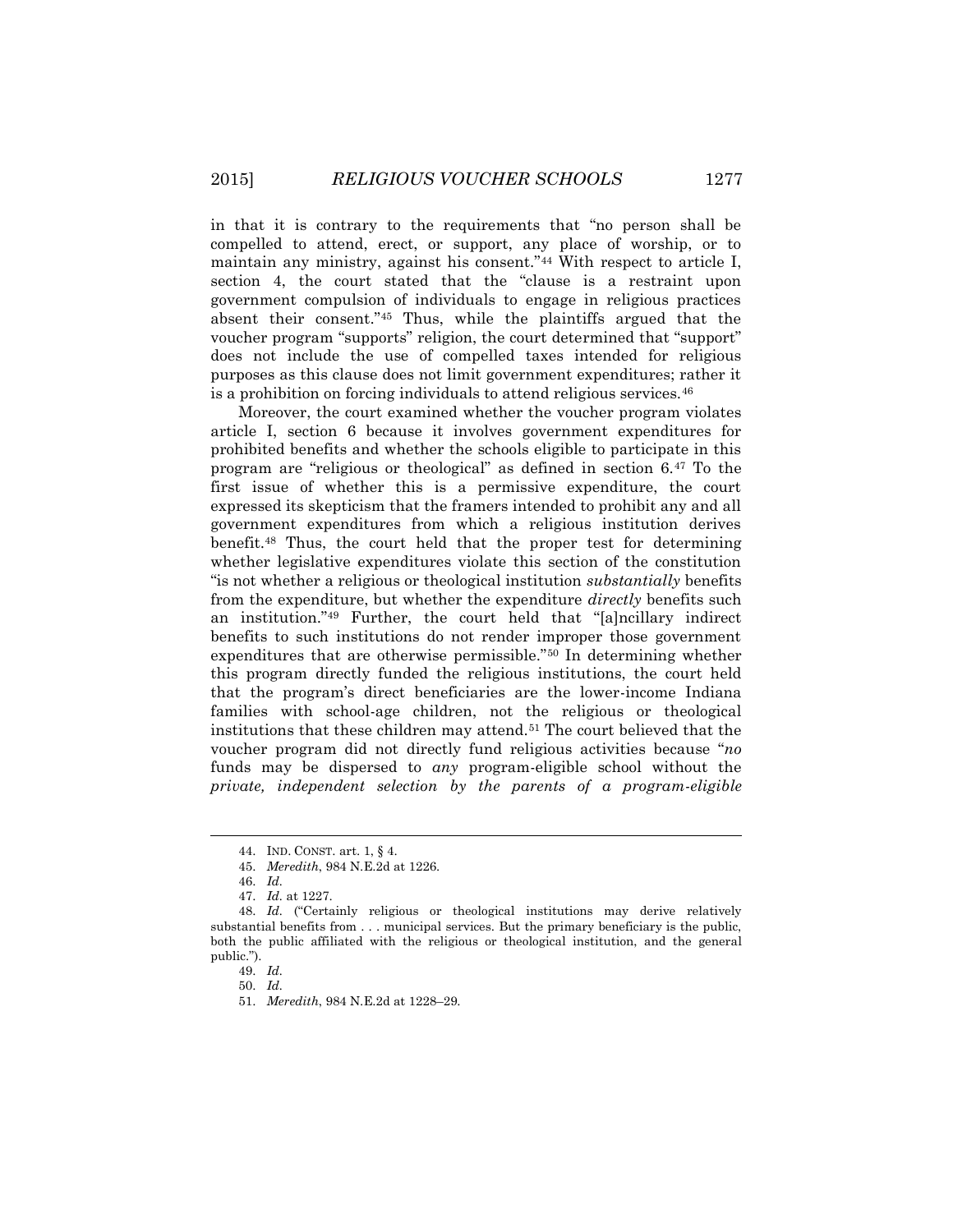*student*."<sup>52</sup> Thus, it was the court's opinion that any benefits that religious schools may derive are "ancillary to the benefit conferred on families with program-eligible children."<sup>53</sup>

Finally, the court examined article I, section 6 to explore whether the framers intended "religious or theological institution[s]" to include educational institutions. To this, the court found that while the framers were favorable to advancing the role of government in providing common schools, it was not their intent to exclude all religious teaching from publicly financed schools.<sup>54</sup> Thus, the court held that the phrase "religious or theological institution" does not preclude the government from funding programs and institutions that provide primary and secondary education.<sup>55</sup>

## V. ANALYSIS

As Justice Hugo Black observed in the majority opinion for *Everson v. Board of Education*, "[n]either a state nor the Federal Government can, openly or secretly, participate in the affairs of any religious organizations or groups and vice versa. In the words of Jefferson, the clause against establishment of religion by law was intended to erect 'a wall of separation between Church and State.'"<sup>56</sup> With this idea in mind, the court in *Meredith* resolved the issue before it incorrectly. It is a firmly established principle that Indiana must fund a public school system that, although need not be identical, must have similar courses of study and equal qualifications.<sup>57</sup> This Comment will argue that the Indiana voucher program will undermine the General Assembly's obligation to provide for a free public education. Further, this Comment will examine Indiana jurisprudence to show that the *Meredith* court departed from the precedent that would have invalidated the voucher program. Moreover, this Comment will compare *Meredith* to other states' decisions to see how it fits among a national trend of permitting religious voucher schools.

<sup>52.</sup> *Id.* at 1229.

<sup>53.</sup> *Id.*

<sup>54.</sup> *Id.* at 1230.

<sup>55.</sup> *Id.*

<sup>56.</sup> 330 U.S. 1, 16 (1947) (citing Reynolds v. United States, 98 U.S. 145, 164 (1878)).

<sup>57.</sup> WILLIAM P. MCLAUCHLAN, THE INDIANA STATE CONSTITUTION: A REFERENCE GUIDE 127 (1996).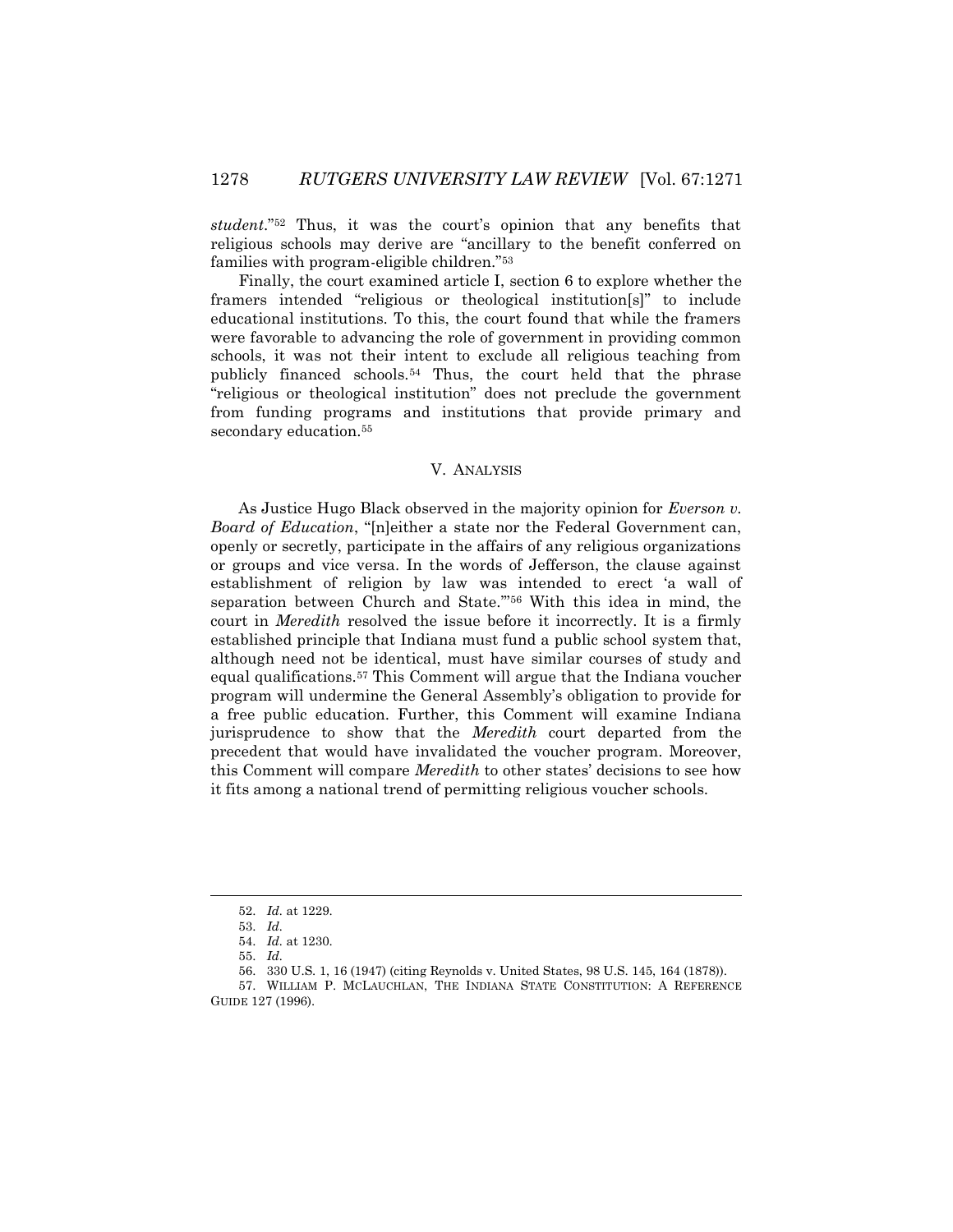## *A. How the Scholarship Program Will Violate Indiana's Education Clause*

As the court stated in *Meredith*, article VIII, section 1 of the Indiana Constitution, or the "Education Clause," has been interpreted as requiring two separate and distinct functions of the General Assembly: (1) the duty to "encourage, by all suitable means, moral, intellectual, scientific, and agricultural improvement" and (2) the duty "to provide, by law, for a general and uniform system of Common Schools, wherein tuition shall be without charge, and equally open to all."<sup>58</sup> Thus, the court concluded that as long as the General Assembly maintained its duty to provide for public schools that are open to everyone, it has fulfilled its duties.<sup>59</sup> However, the problem with the court's reasoning is that while the General Assembly can fulfill its first duty with the use of a voucher program, this will directly undermine its second duty to maintain a uniform public school system.

Indiana's voucher program will undoubtedly threaten the public school system because of a lack of funding, which in turn will lead to more children who choose voucher schools.<sup>60</sup> Additionally, Indiana has no plan to offset the budget reductions.<sup>61</sup> This vicious cycle of underfunded public schools is exactly the scenario that the drafters of the 1851 Indiana Constitution looked to avoid.<sup>62</sup> Additionally, because Indiana's

l

Once a substantial number of students attend private schools, the electorate will not want to support public education. Indeed, school privatization decisions currently being made could greatly alter the nature and structure of education in our nation, perhaps as significantly as the common school movement did more than a century ago.

[T]he relevant changes in the 1851 Constitution were principally three-fold. First, the 1851 changes were a reaction to the failure of Indiana's voluntary, private, and local school system. Second, the changes were a reaction to Indiana's fiscal collapse

<sup>58.</sup> *Meredith*, 984 N.E.2d at 1217 n.1. The court reasoned that the use of "and" meant that the framers' intent was to require two distinct and separate duties of the General Assembly. *Id.* at 1222.

<sup>59.</sup> *Id.* at 1223.

<sup>60.</sup> Eberle-Peay, *supra* note 4, at 715.

<sup>[</sup>W]hen children leave a school to go elsewhere, that does not produce a budget reduction for the original school. That school has the same expenses and teacher salaries to cover, and the children who continue to attend that school will suffer for a reduction in funds. The voucher program does not supplement the public school system, as proponents argue, but detracts from it in a financially tangible way.

Id. (internal quotation marks omitted).

<sup>61.</sup> McCarthy, *supra* note 7, at 671.

*Id.*

<sup>62.</sup> Johnson, *supra* note 27, at 175.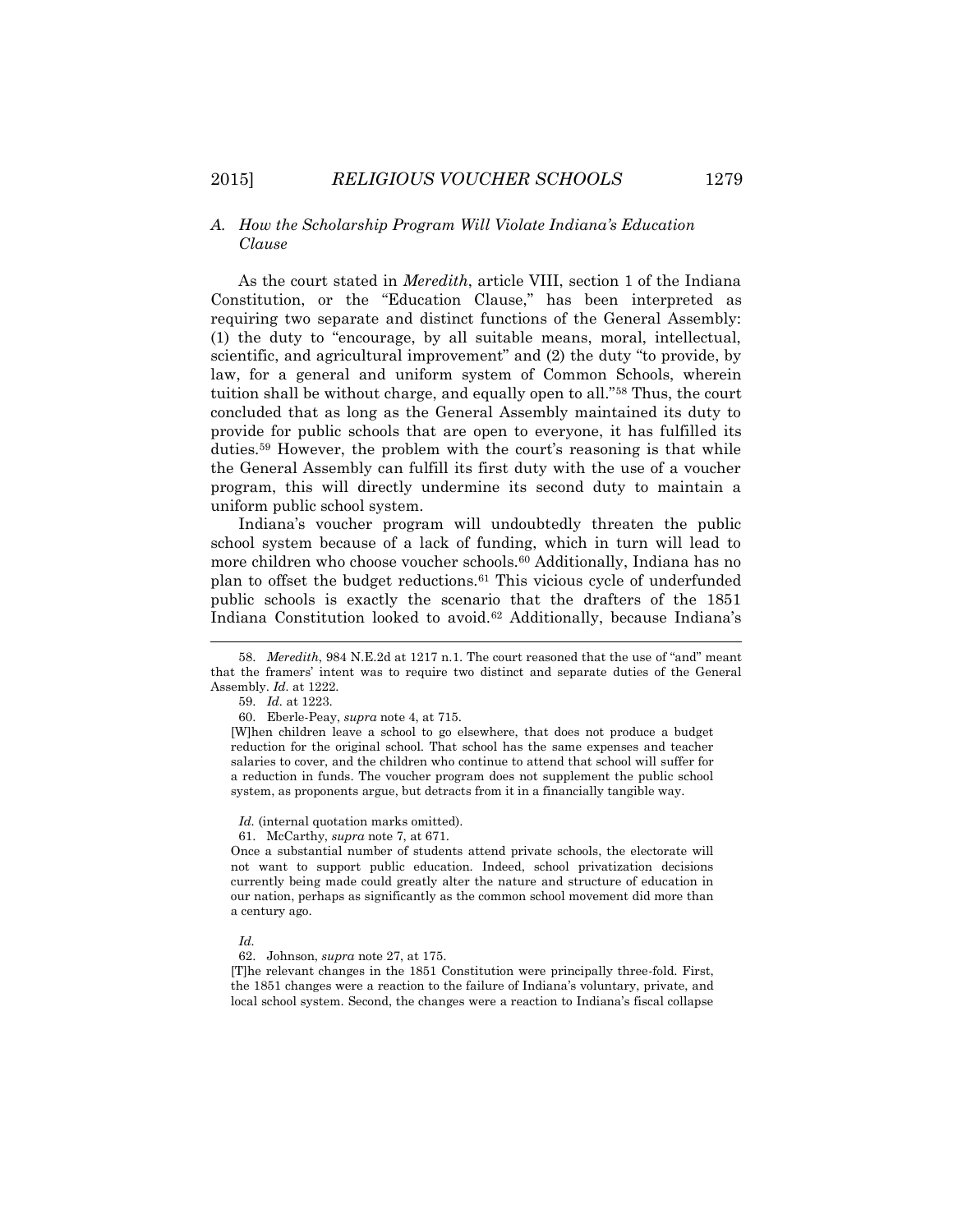voucher program is one of the broadest in the country, it will exacerbate the inevitable funding problems public schools will face.<sup>63</sup> Thus, while the Indiana Supreme Court said it would interpret the state constitution with an emphasis on history and intent, the court created its own meaning as to what the Education Clause requires and this will have a terrible impact on Indiana's public schools.<sup>64</sup>

# *B. Why This Decision "Substantially and Directly" Changes Indiana Precedent*

With regard to article I, section 4, the *Meredith* court decided the issue correctly. This section of Indiana's constitution has consistently been interpreted as a blanket prohibition of preference for one religion.<sup>65</sup> Moreover, this provision is understood as requiring the regulation to be neutral in its impact, and so long as it is applied evenhandedly, it does not violate this constitutional provision.<sup>66</sup> Thus, the court's decision that Indiana's voucher program was neutral in its impact was correct as the program applies evenhandedly to all voucher-eligible schools.

However, with regard to article I, section 6 of the Indiana Constitution, the Indiana Supreme Court incorrectly decided that this voucher program did not indirectly violate the constitution. Moreover, the Indiana Supreme Court created a new test for interpreting article I,

 $\overline{a}$ 

*Id.*

and the desire to establish a general school system in a less-expensive fashion. Finally, the changes reflected a desire to do away with special and local legislation, which was perceived as one of the causes of Indiana's fiscal problems.

*Id.*

<sup>63.</sup> Eberle-Peay, *supra* note 4, at 711, 714.

The Indiana program favors private religious school parents, with 97% of the participating schools being sectarian . . . . . . . .

<sup>[</sup>And] [t]he Indiana program, once fully implemented, will cover 60% of all students in the state. This is because eligibility for the program is not based on whether a student is in a "failing" school, but whether the student comes from a family with a household income of not more than 150% of the amount required for eligibility for federally subsidized lunch programs.

<sup>64.</sup> *Meredith*, 984 N.E.2d at 1218. The problem with this is that the Indiana Supreme Court stated it would not consider policy preferences when interpreting and applying the Indiana Constitution to the voucher program. However, making a policy decision is exactly what the court did when deciding this statute would not harm the legislature's duty to operate a public school system.

<sup>65.</sup> MCLAUCHLAN, *supra* note 57, at 37.

<sup>66.</sup> *Id.*; *see also* Lynch v. Ind. State Univ. Bd. of Trs., 378 N.E.2d 900, 908 (1978).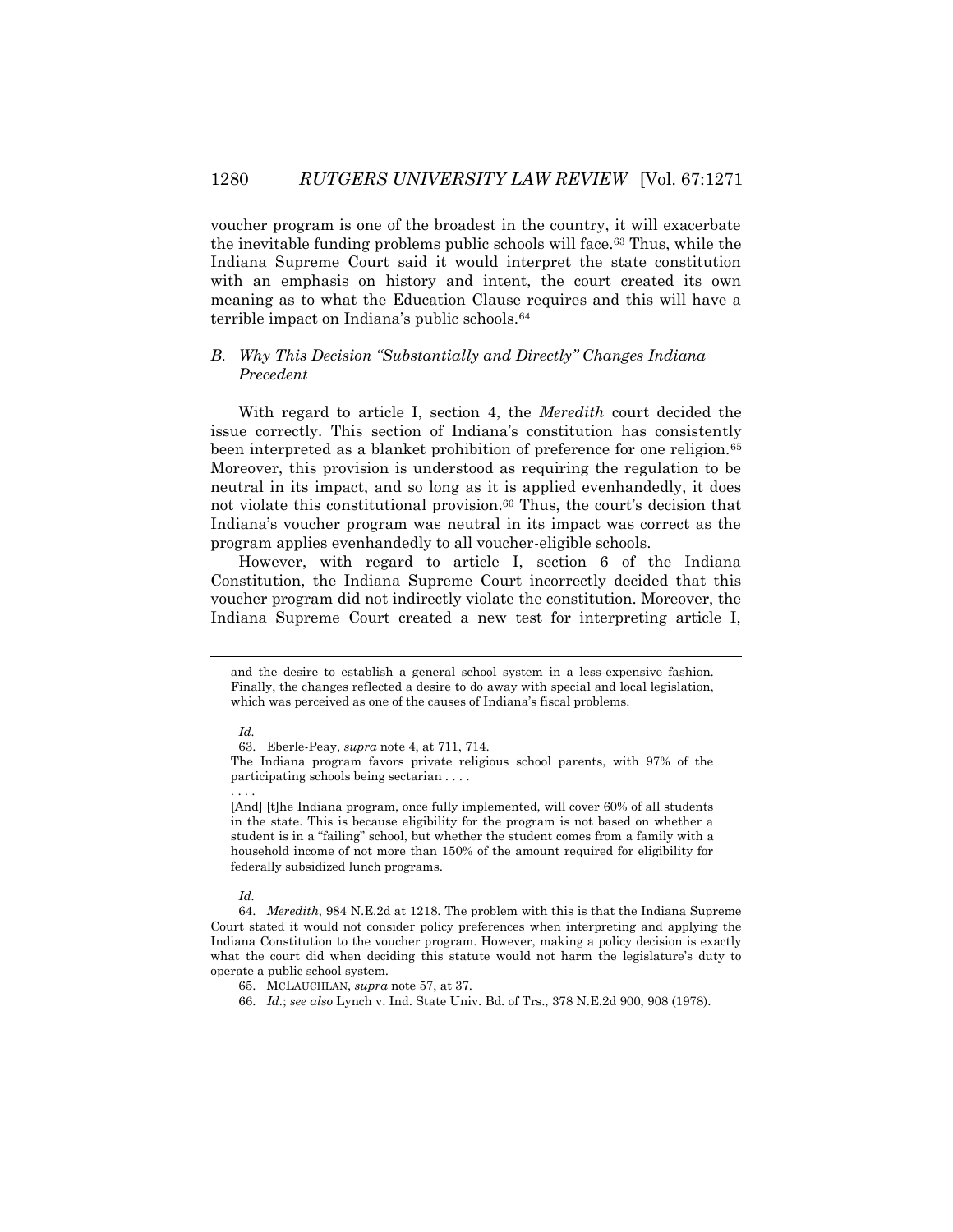section 6 that is inconsistent with prior Indiana precedent. While this section of the state constitution has not received a lot of judicial interpretation, it is considered consistent with the Establishment Clause of the United States Constitution.<sup>67</sup> However, one major difference between the United States Constitution and the Indiana Constitution is that while indirect benefits to religious groups do not violate the United States Constitution,<sup>68</sup> traditionally, Indiana courts have found that article I, section 6 can be violated either directly or indirectly.<sup>69</sup> Specifically, in *State ex rel. Johnson v. Boyd*, the Indiana Supreme Court held that article I, section 6 "may be legally violated, either directly or indirectly."<sup>70</sup>

In *Boyd*, the court had to decide whether the treasurer of Vincennes City had, in violation of article I, section 6, diverted money from the common school fund to certain private, religious schools.<sup>71</sup> Plaintiffs brought suit after the city paid religious teachers' salaries to help keep the Roman Catholic parochial schools open for the 1934 school year.<sup>72</sup> Defendants argued that this was a legal use of funds to pay the teachers hired by the city and thus, payment of their salaries was not a direct or indirect benefit to a theological or religious institution.<sup>73</sup> Further, Defendants argued that the school's Board of Trustees passed a motion that would require the school to be operated in accordance with the constitutional and statutory requirements of the State of Indiana.<sup>74</sup>

Essentially, the *Boyd* court had to determine whether payment to teachers amounted to an indirect payment or donation to the church. Indiana's supreme court held that the city's taking over of religious schools was not a violation of article I, section 6. The court reasoned that because the school board simply assumed the instructional obligations and expenses for the schools to remain open, the previous occupation of

<sup>67.</sup> MCLAUCHLAN, *supra* note 57, at 38 ("There has been little interpretation of this section of the Indiana Constitution, but the general view of its meaning is consistent with that emerging from the relevant portions of doctrine under the Establishment Clause of the U.S. Constitution.").

<sup>68.</sup> Zelman v. Simmons-Harris, 536 U.S. 639, 679–80 (2002).

<sup>69.</sup> State *ex rel.* Johnson v. Boyd, 28 N.E.2d 256, 263 (Ind. 1940) ("Neither of these provisions may be legally violated, *either directly or indirectly* and any public official knowingly paying money from the public treasury in violation of these provisions would be required to reimburse said treasury for any amount so paid." (emphasis added)).

<sup>70.</sup> *Id.* 71. *Id.* 259–60.

<sup>72.</sup> *Id.*

<sup>73.</sup> *Id.* at 260.

<sup>74.</sup> *Id.* at 260–61. Essentially, Defendants argued that all they were doing was keeping the schools open for the following school year since the church no longer would.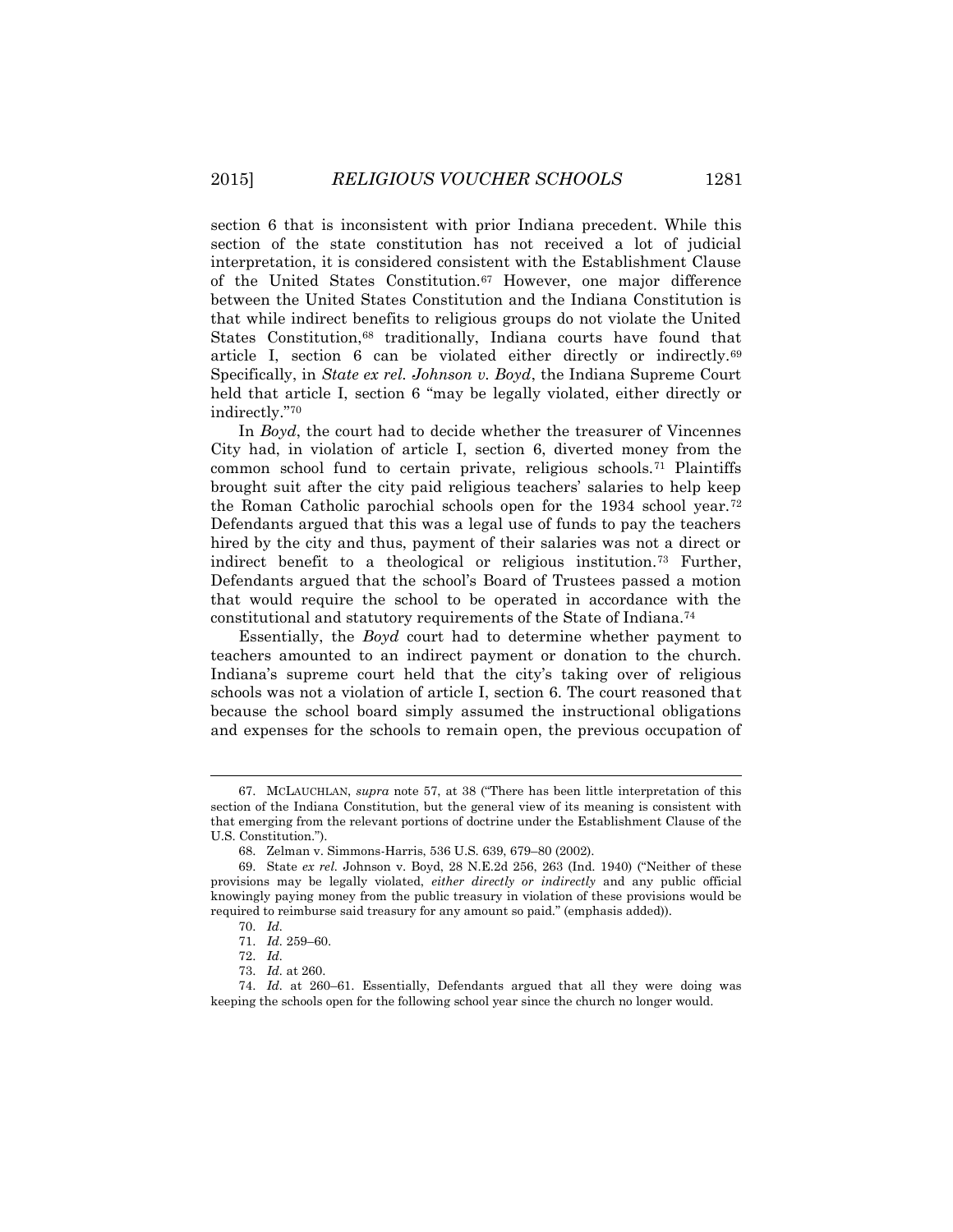parochial schools in the buildings was of no concern.<sup>75</sup> The court held that since no sectarian instruction was permitted, the city was merely establishing public schools in the buildings formerly occupied by the parochial schools.<sup>76</sup> Thus, this did not amount to a direct or indirect contribution to a religious institution.

Applying the standard from *Boyd* to the facts in *Meredith*, the Indiana Supreme Court should have found that the voucher program was unconstitutional as it indirectly funds religious schools.<sup>77</sup> However, the *Meredith* court chose not to follow the *Boyd* precedent and instead created a new test for determining the constitutionality of benefits under article I, section 6. Specifically, the court held that "the proper test for examining whether a government expenditure violates [a]rticle I, [s]ection 6, is not whether a religious or theological institution *substantially* benefits from the expenditure, but whether the expenditure *directly* benefits such an institution."<sup>78</sup> The court reasoned that to hold otherwise would place every governmental expenditure at risk if it "incidentally, albeit substantially, benefit[ed] any religious or theological institution."<sup>79</sup> This is inconsistent with Indiana precedent, and such a theory would suggest that cases like *Center Township of Marion County v. Coe*<sup>80</sup> should be decided differently.

In *Coe*, the Indiana Court of Appeals was presented with the question of whether the Trustee for Center Township violated article I, section 6 when he reimbursed religious institutions that provided emergency shelter to the city's homeless.<sup>81</sup> Plaintiffs brought suit arguing that this

l

[T]he Ohio program is entirely neutral with respect to religion. It provides benefits *directly to a wide spectrum of individuals*, defined only by financial need and residence in a particular school district. It permits such individuals to exercise genuine choice among options public and private, secular and religious. The program is therefore a program of true private choice.

<sup>75.</sup> *Boyd*, 28 N.E.2d at 263–65.

<sup>76.</sup> *Id.* at 264.

<sup>77.</sup> Meredith v. Pence, 984 N.E.2d 1213, 1228–29 (Ind. 2013) ("The direct beneficiaries under the voucher program are the families of eligible students and not the schools selected by the parents for their children to attend."). Here, the Indiana Supreme Court was essentially echoing the reasoning of the United States Supreme Court as to why the Ohio voucher program was constitutional in *Zelman v. Simmons-Harris*. The *Zelman* Court reasoned that the funds were given to religious institutions indirectly as there was parental choice in choosing between a religious or secular voucher school. *See* Zelman v. Simmons-Harris, 536 U.S. 639, 662 (2002).

*Id.* (emphasis added).

<sup>78.</sup> *Meredith*, 984 N.E.2d at 1227.

<sup>79.</sup> *Id.*

<sup>80.</sup> 572 N.E.2d 1350 (Ind. Ct. App. 1991).

<sup>81.</sup> *Id.* at 1353.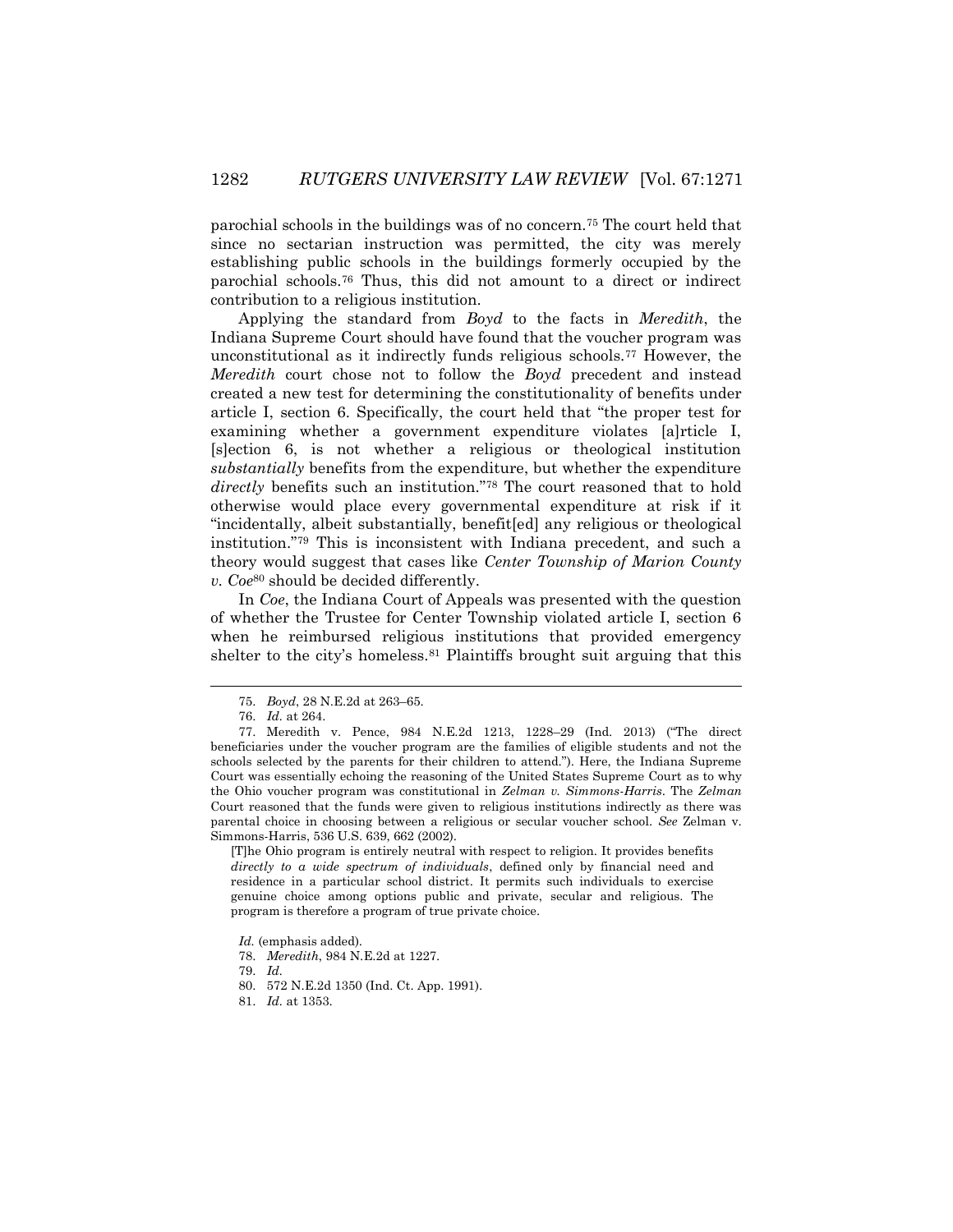reimbursement violated article I, section 6 because the religious institutions required the homeless staying in the shelter to attend religious services.<sup>82</sup> The court held that this was a violation of article I, section 6 of the state constitution as the Trustee had no control over the religious institutions and made no effort to separate the institutions' sectarian purpose from the statutory benefit.<sup>83</sup>

However, *Coe* would likely have come out differently had it been subjected to the rationale from *Meredith*. If the *Meredith* standard was applied in *Coe*, the direct beneficiaries under the shelter program would be the homeless and not the shelters selected by the homeless. Therefore, applying the rationale from *Meredith*, any benefits that religious shelters derived from the statutory program in *Coe* would be considered ancillary to the benefit conferred on the homeless. Thus, the *Meredith* decision has created a standard that will uphold statutory provisions that previously would not have met the constitutional demands of article I, section 6.

#### *C. Other States' Conclusions Regarding School-Voucher Programs*

In analyzing *Meredith*, it is helpful to look at how other states have handled this issue as this ruling could potentially lead other states to reconsider their previous interpretations of their constitutional clauses.<sup>84</sup> Some states have held that their constitutions do not allow funding to religious schools,<sup>85</sup> while other states have held these programs constitutional.<sup>86</sup> For example, in 2006, the Florida legislature enacted the "Opportunity Scholarship Program" ("OSP") which offered students in failing school districts the opportunity to attend a higher performing public school or use the scholarship provided by the state to attend an eligible private school.<sup>87</sup> In *Bush v. Holmes*, <sup>88</sup> the Florida Supreme Court

 $\overline{a}$ 

The Legislature finds that the State Constitution requires the state to provide a uniform, safe, secure, efficient, and high-quality system which allows the

<sup>82.</sup> *Id.* at 1358.

<sup>83.</sup> *Id.* at 1360.

<sup>84.</sup> McCarthy, *supra* note 7, at 670 ("Challenges to similar school finance plans based on comparable state constitutional provisions have resulted in mixed rulings. . . . [I]f additional states should adopt voucher plans, their legal status could differ, even in states with identical constitutional language.").

<sup>85.</sup> *See, e.g.*, Anderson v. Town of Durham, 895 A.2d 944 (Me. 2006); Op. of the Justices, 259 N.E.2d 564 (Mass. 1970); Duncan v. State, 102 A.3d 913 (N.H. 2014); Chittenden Town Sch. Dist. v. Dep't of Educ., 738 A.2d 539 (Vt. 1999); Witters v. State Comm'n for the Blind, 771 P.2d 1119 (Wash. 1989).

<sup>86.</sup> *See, e.g.*, Taxpayers for Pub. Educ. v. Douglas Cnty. Sch. Dist., Nos. 11CA1856 & 11CA1857, 2013 WL 791140, at \*12 (Colo. App. Feb. 28, 2013), *cert. granted*, No. 13SC233, 2014 WL 1046020 (U.S. Mar. 17, 2014); Jackson v. Benson, 578 N.W.2d 602 (Wis. 1998).

<sup>87.</sup> FLA. STAT. ANN. § 1002.38(1) (West 2012).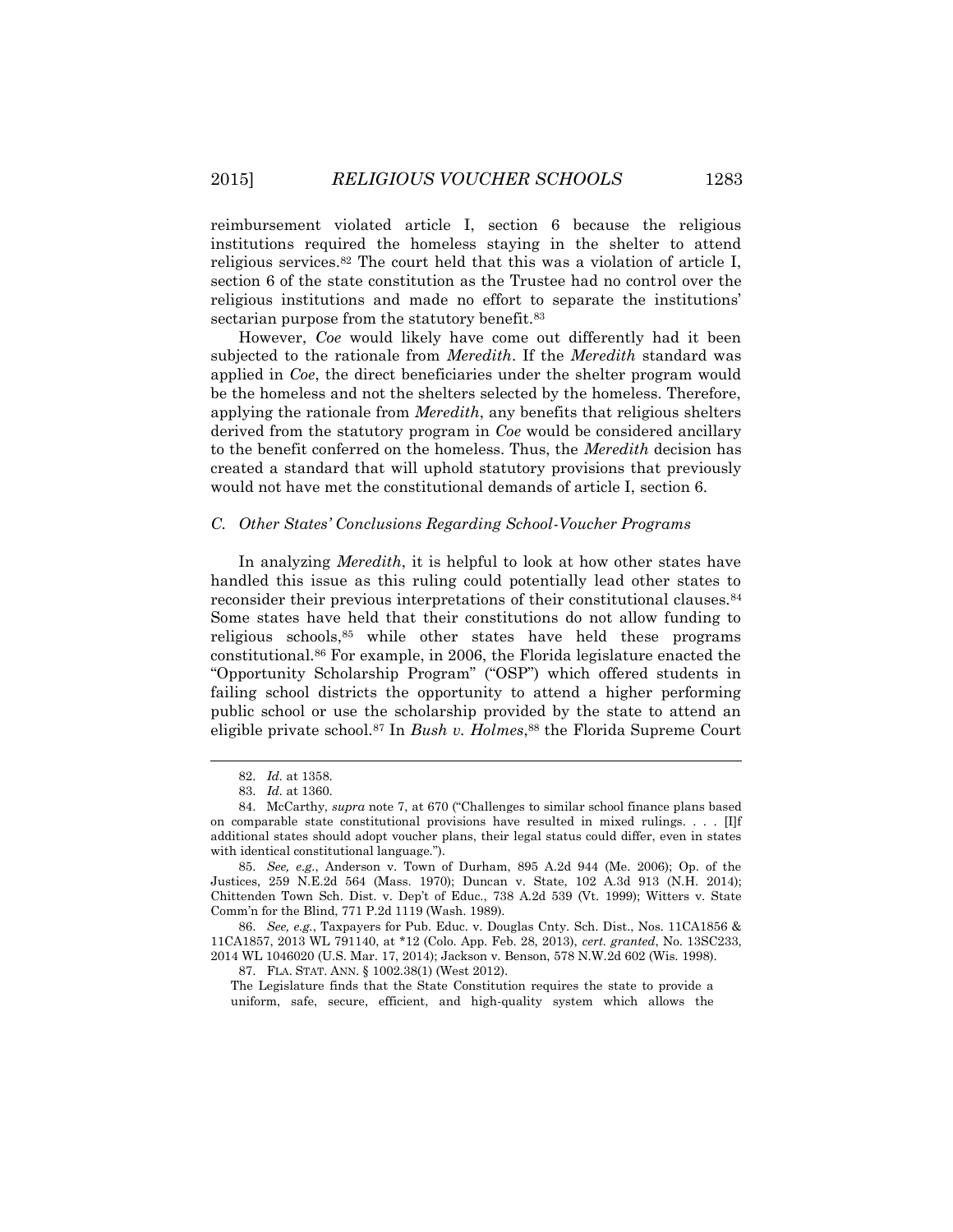dealt with the constitutionality of the OSP under the state's education clause in article IX, section 1.<sup>89</sup> The court stated that this clause made it the "state's 'paramount duty' to make adequate provision for education and that the manner in which this mandate must be carried out is 'by law for a uniform, efficient, safe, secure, and high quality system of free *public schools*.'" <sup>90</sup> The Florida Supreme Court held that "through the OSP the state [was] fostering plural, nonuniform systems of education in direct violation of the constitutional mandate for a uniform system of free public schools."<sup>91</sup> Further, the court reasoned that this constitutional provision

mandates that a system of free public schools is the manner in which [Florida] is to provide a free education . . . and that "providing a free education . . . by paying tuition . . . to attend private schools is [] 'a substantially different manner' of providing a publicly funded education than . . . the one prescribed by the Constitution." 92

Additionally, the court held that the OSP "does not supplement the public education system . . . [as] the OSP diverts funds that would otherwise be provided to the system of free public schools," which the

*Id.*

l

*Id.*

opportunity to obtain a high-quality education. The Legislature further finds that a student should not be compelled, against the wishes of the student's parent, to remain in a school found by the state to be failing. The Legislature shall make available opportunity scholarships in order to give parents the opportunity for their children to attend a public school that is performing satisfactorily.

<sup>88.</sup> 919 So. 2d 392 (Fla. 2006).

<sup>89.</sup> FLA. CONST. art. IX, § 1(a).

The education of children is a fundamental value of the people of the State of Florida. It is, therefore, a paramount duty of the state to make adequate provision for the education of all children residing within its borders. Adequate provision shall be made by law for a uniform, efficient, safe, secure, and high quality system of free public schools that allows students to obtain a high quality education and for the establishment, maintenance, and operation of institutions of higher learning and other public education programs that the needs of the people may require.

<sup>90.</sup> *Bush*, 919 So. 2d at 405 (emphasis added). "Article IX, section 1(a) is a limitation on the Legislature's power because it provides both a mandate to provide for children's education and a restriction on the execution of that mandate." *Id.* at 406; *see also* McCarthy, *supra* note 7, at 663.

<sup>91.</sup> *Bush*, 919 So. 2d at 398.

<sup>92.</sup> *Id.* at 407 (alterations in original).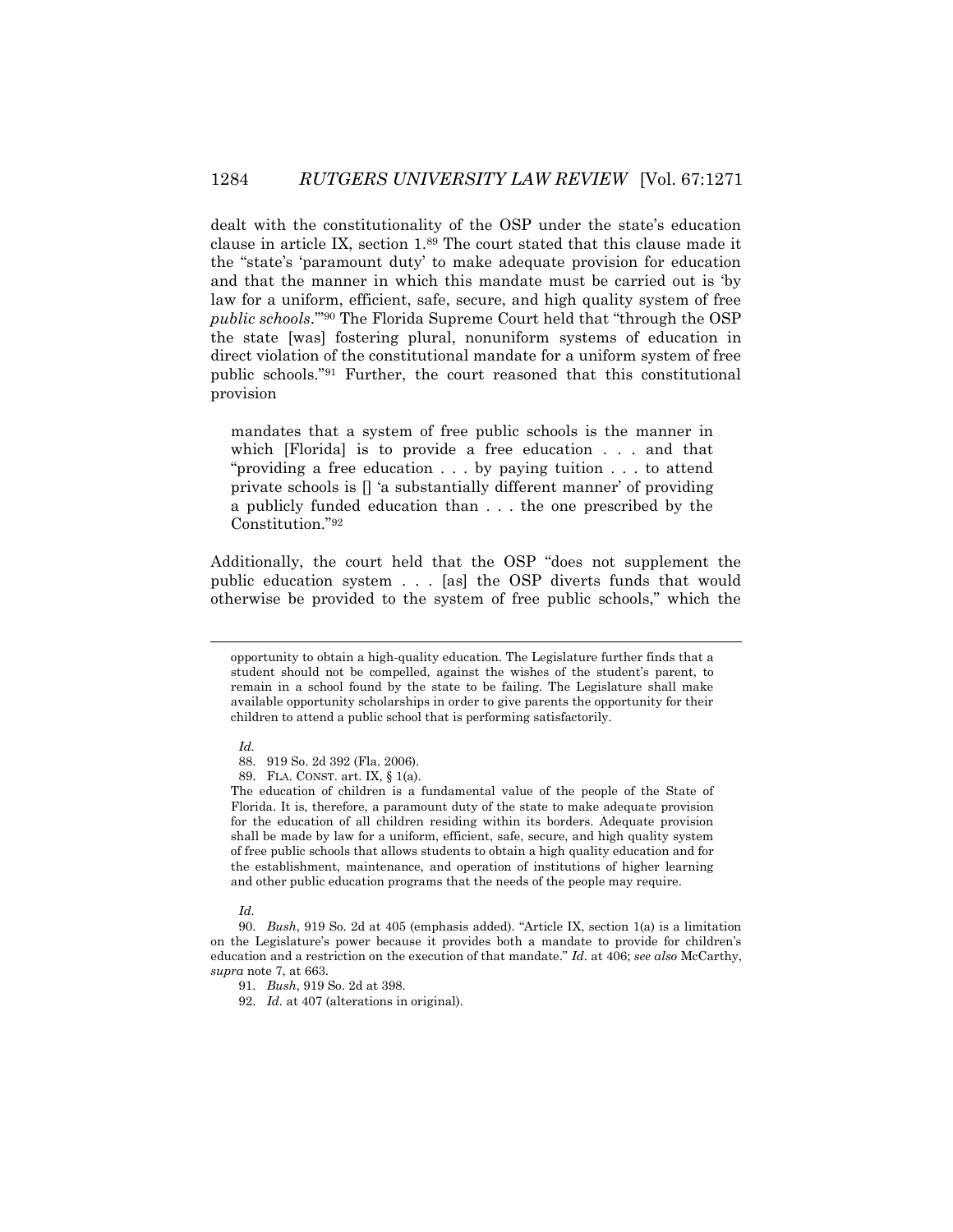Florida Constitution requires of the legislature.<sup>93</sup> Thus, the court held that this violated article IX, section 1 of the Florida Constitution.<sup>94</sup>

Similarly, in *Cain v. Horne*, the Arizona Supreme Court interpreted the state constitution's article IX, section 10 as prohibiting any legislation that would allow students to use state monies to attend a private school of their choice instead of the public school in their district.<sup>95</sup> In that case, the court had to determine whether the state's voucher program violated its constitution's article II, section 12 "religion clause" or the state's "no aid" clause found in article IX, section 10.<sup>96</sup> The court did not reach the question of whether this program violated the religion clause as it invalidated the legislation solely on article IX, section 10 grounds.<sup>97</sup> The Arizona Supreme Court reasoned that the aid clause prohibited a direct appropriation of public funds to private or sectarian schools, and the voucher program at issue did specifically that as it directly drew funds from the state treasury to private schools.<sup>98</sup>

96. *Id.* at 1180–82.

97. *Id.* at 1184; *see also* Niehaus v. Huppenthal, 310 P.3d 983, 988–89 (Ariz. Ct. App. 2013). In *Niehaus*, the Arizona Court of Appeals had to determine whether a revised voucher program ("ESA") enacted by the state legislature in 2011 violated the religion clause of article II, section 12 of the Arizona Constitution. 310 P.3d at 984–85. The Arizona legislature altered the voucher program and enacted the ESA, which requires the state to deposit funds into an account from which parents may draw to purchase services, such as educational therapies, home-based instruction, curriculum, and tutoring. *Id.* at 988. In interpreting this clause, the court of appeals held that

unlike in [a case], in which every dollar of the voucher programs was earmarked for private schools, none of the ESA funds are preordained for a particular destination. . . . This program enhances the ability of parents of disabled children to choose how best to provide for their educations, whether in or out of private schools. No funds in the ESA are earmarked for private schools. Thus, we hold that the ESA does not violate the [a]id [c]lause.

*Id.* at 988–89.

Therefore, the question of how Arizona's religion clause should apply to voucher programs was still up for debate as of October 2013, which is why the *Meredith* court's decision could have far-reaching implications.

98. *Cain*, 202 P.3d at 1184.

<sup>93.</sup> *Id.* at 408–09. The Indiana Supreme Court dealt with the same issue differently when it held that as long as its state provided a uniform system of public education that is equally open to all, then the state has fulfilled its constitutional duties. This likely would not have persuaded the Florida Supreme Court because of its concern that public funds would be diverted from public schools.

<sup>94.</sup> *Id.* at 412.

<sup>95.</sup> 202 P.3d 1178, 1180, 1184 (Ariz. 2009) ("Article 9, [s]ection 10, of the Arizona Constitution states that [n]o tax shall be laid or appropriation of public money made in aid of any church, or private or sectarian school, or any public service corporation." (alteration in original) (internal quotation marks omitted)).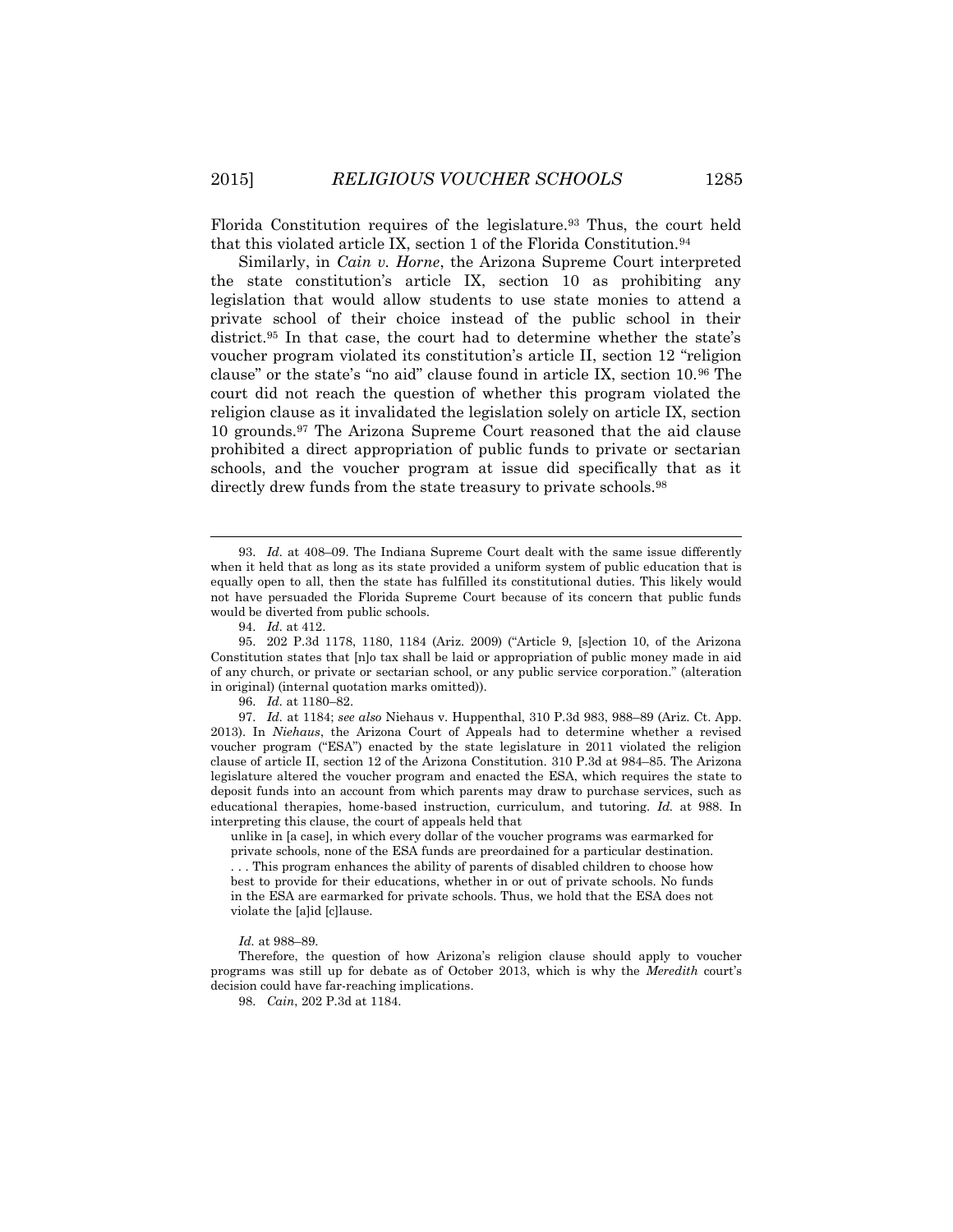Most recently, the Supreme Court of Louisiana held that its state voucher program violated the state constitution by providing public school funds to nonpublic schools.<sup>99</sup> In *Louisiana Federation of Teachers v. State*, the lower court argued that the state's voucher program was unconstitutional as it diverted funds constitutionally mandated to public elementary and secondary schools to nonpublic entities.<sup>100</sup> Much like the *Meredith* court, the Supreme Court of Louisiana discussed how its constitutional jurisprudence places a heavy burden on proving a statute's unconstitutionality.<sup>101</sup> Even with this heavy burden, the court found that Plaintiffs had established that the legislation violates the state's constitution.<sup>102</sup> Specifically, the court reasoned that the statutory provisions would divert funds from public to nonpublic schools, and this violated article VIII, section 13(B) of the state's constitution, which required the funds to be allocated to parish and city school systems.<sup>103</sup>

 $\overline{a}$ 

99. La. Fed'n of Teachers v. State, 118 So. 3d 1033, 1071 (La. 2013).

100. *Id.* at 1042. Specifically, the lower court argued that this violated article VIII, section 13(B) of the Louisiana Constitution which requires the state to "annually develop and adopt a formula which shall be used to determine the cost of a minimum foundation program of education in all public elementary and secondary schools as well as to equitably allocate the funds to parish and city school systems." *Id.* (quoting LA. CONST. art. VIII,  $\S$ [13\(B\)\).](https://a.next.westlaw.com/Link/Document/FullText?findType=L&pubNum=1000011&cite=LACOART8S13&originatingDoc=I3b210ed9b73811e28500bda794601919&refType=LQ&originationContext=document&transitionType=DocumentItem&contextData=(sc.UserEnteredCitation)) The lower court argued that this requires the state legislature "to insure a minimum foundation of education in all public elementary and secondary schools." *Id.* (quoting [L](https://a.next.westlaw.com/Link/Document/FullText?findType=L&pubNum=1000011&cite=LACOART8S13&originatingDoc=I3b210ed9b73811e28500bda794601919&refType=LQ&originationContext=document&transitionType=DocumentItem&contextData=(sc.UserEnteredCitation))A. CONST. [art. VIII, § 13\(B\)\)](https://a.next.westlaw.com/Link/Document/FullText?findType=L&pubNum=1000011&cite=LACOART8S13&originatingDoc=I3b210ed9b73811e28500bda794601919&refType=LQ&originationContext=document&transitionType=DocumentItem&contextData=(sc.UserEnteredCitation)).

101. *Id.* at 1048.

[A] party challenging the constitutionality of a legislative instrument must point to a particular provision of the constitution that would prohibit the enactment of the legislative instrument and must demonstrate clearly and convincingly that it was the constitutional aim of that provision to deny the legislature the power to enact the legislative instrument in question.

*Id.*

This is very similar to the *Meredith* court's heavy burden of proof, which required the moving party to overcome the presumption of constitutionality. *See* Meredith v. Pence, 984 N.E.2d 1213, 1218 (Ind. 2013).

102. *La. Fed'n of Teachers*, 118 So. 3d at 1055. ("There is no question that state MFP funds are diverted under the challenged legislative instruments and that the diversion of state MFP funds is unconstitutional.").

103. *Id.* at 1051.

These programs transfer state funds directly from the state treasury to private schools. That the checks or warrants first pass through the hands of parents is immaterial; once a pupil has been accepted into a qualified school under either program, the parents or guardians have no choice; they must endorse the check or warrant to the qualified school.

*Id.*

This is in direct contrast to the *Meredith* court, which reasoned that since the money went to the parents who then chose the school, it was not a direct benefit to the religious institution.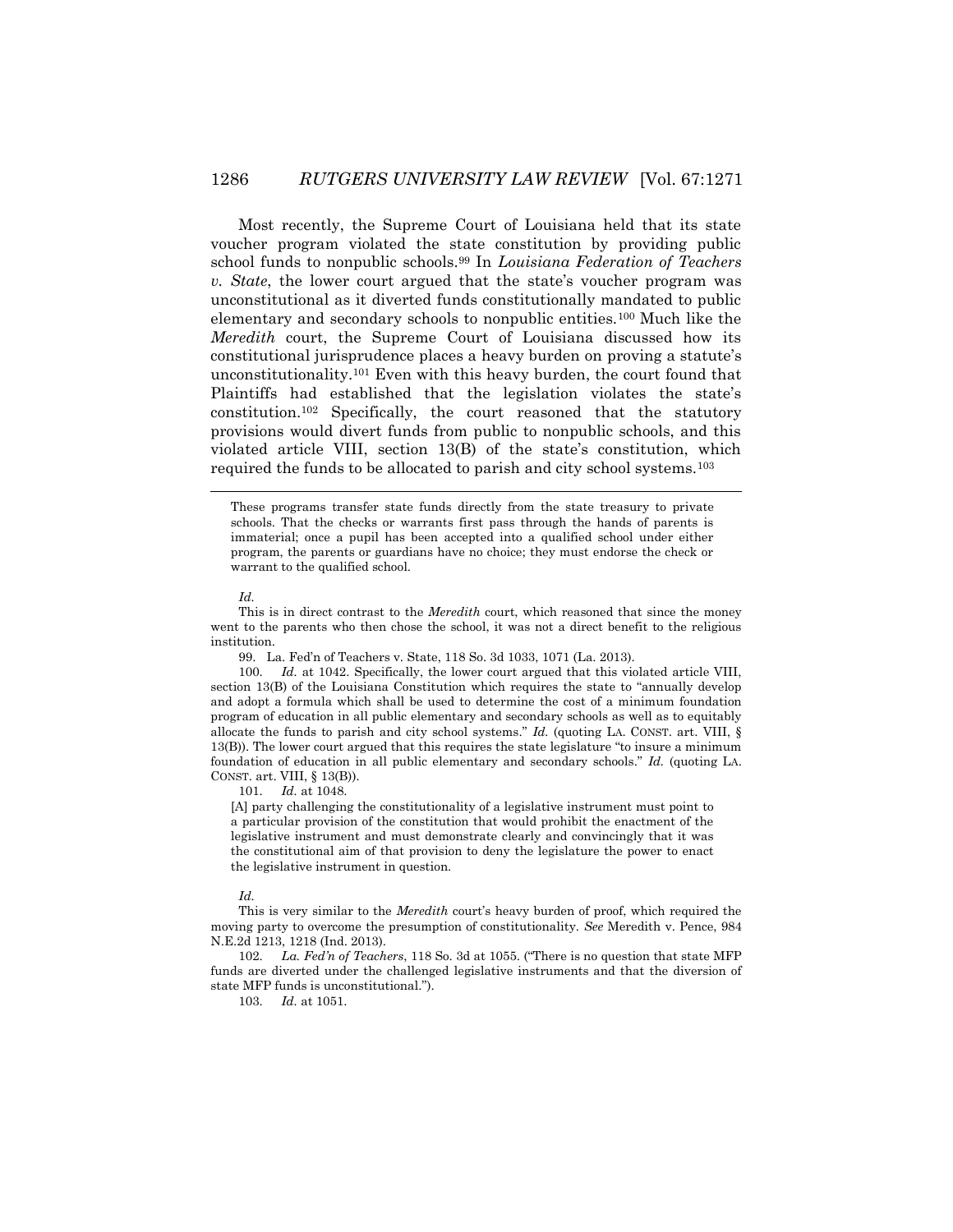#### VI. IMPLICATIONS

The *Meredith* decision will have far-reaching implications if other state supreme courts follow Indiana's ground-breaking precedent.<sup>104</sup> Specifically, *Meredith* provides voucher proponents with a strong argument as to why religious institutions can be provided with state funds without violating constitutional clauses that typically prohibit state funding of religious institutions. Additionally, the *Meredith* decision gives ammunition to voucher advocates who believe these programs should not just be limited to those in financial need of the voucher. This is problematic because other states could follow the Indiana program and allow a high percentage of students to become eligible for vouchers. This will undoubtedly allocate a disproportionate amount of funding between private voucher-eligible schools and public schools in the same district.<sup>105</sup> Moreover, if states choose to follow *Meredith*, then in situations like *Coe*, courts will have to allow funds to flow to these religious institutions or create a new standard as to why these institutions are different than voucher school programs.

#### VII. CONCLUSION

In *Meredith*, the Supreme Court of Indiana held that Indiana's school-voucher program replaced the public school system, and thus, did not violate article VIII, section 1, which requires the state to maintain a "common" school system. Further, the court held that the voucher

In Article VIII, § 13(B), we find clear and unambiguous restrictions upon the use of MFP funds. The sixth sentence of the paragraph states in pertinent part: "The funds appropriated *shall* be equitably allocated to parish and city school systems." Under well-established rules of interpretation, the word "shall" excludes the possibility of being "optional" or even subject to "discretion" . . . .

*Id.* at 1050–51 (citation omitted). The *Meredith* court's reasoning is not likely to persuade the Louisiana Supreme Court to rule differently as it decided that the diversion of state funds was not constitutionally permissible, while the Indiana Supreme Court held as long as the funds reached the parents, the state was fulfilling its duties to provide for public schools.

<sup>104.</sup> McCarthy, *supra* note 7, at 670 ("If the majority of the states adopt large-scale voucher programs to fund education and courts follow the Indiana Supreme Court's lead in endorsing such programs, this could launch a new chapter in the voucher narrative.").

<sup>105.</sup> *Id.* at 671 ("[Sixty percent] of [Indiana's] student population could take advantage of private education under [the state's] voucher program . . . . [And] [o]nce a substantial number of students attend private schools, the electorate will not want to support public education."). Thus, Indiana's voucher program is over-inclusive in that a large majority of children can apply for such vouchers.